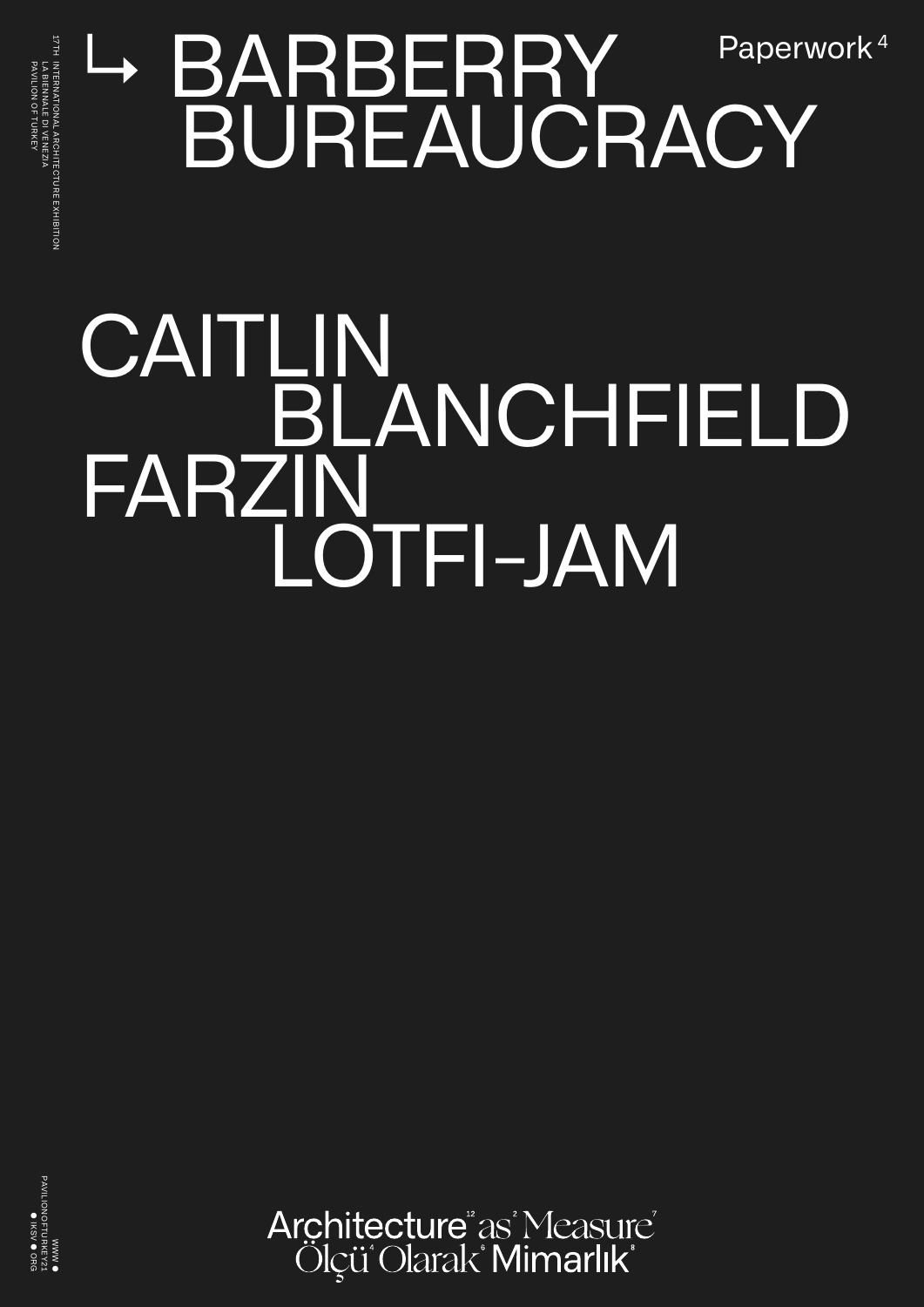Paperwork4 BARBERRY BUREAUCRACY



Drawing of the garden irrigation system from the maintenance manual of Weissenhofmuseum in Haus Le Corbusier. Detail from the ground floor plan of House 3. Photograph by Mareen Wrobel. © ARCHITEKTUR 109, Stuttgart; © Fondation Le Corbusier/ADAGP, Paris [2021]; © ADAGP, Paris [2021].

Yarrow and barberry, sage and lavender, lilies and mint. When Le Corbusier and Pierre Jeanneret's Maisons de la Weissenhofsiedlung opened in 1927, the iconic terrace was already abloom, uniting the joined homes in a fragrant arrangement of Swabian flora. Over eighty years later, as the storeyed houses were undergoing renovation, the garden was planted once more, the same perennials and herbs painstakingly identified and sown. The reconstruction would not stop shy of horticultural exactitude. And yet, even as the two houses—witnesses to debates on style under national socialism, aerial bombing, neglect, and the myriad additions, subtractions, and modifications of daily use—were rebuilt to replicate their original construction, fidelity was only skin deep. An elaborate drip irrigation system, timed and automated, tended the plants. This document is a plan of that drip irrigation system, found in the maintenance manual of Weissenhofmuseum im Haus Le Corbusier, the small museum that now operates in the house. Compiled by the museum's director and the renovation architects, the manual is an ad hoc collation of product specifications and maintenance instructions for the house—including the garden.

But how does barberry become part of bureaucracy? As part of The Architectural Work of Le Corbusier— seventeen Le Corbusier project sites around the globe that have been added to the UNESCO World Heritage List—the Weissenhofmuseum was a forerunner in establishing the "baselines" that guide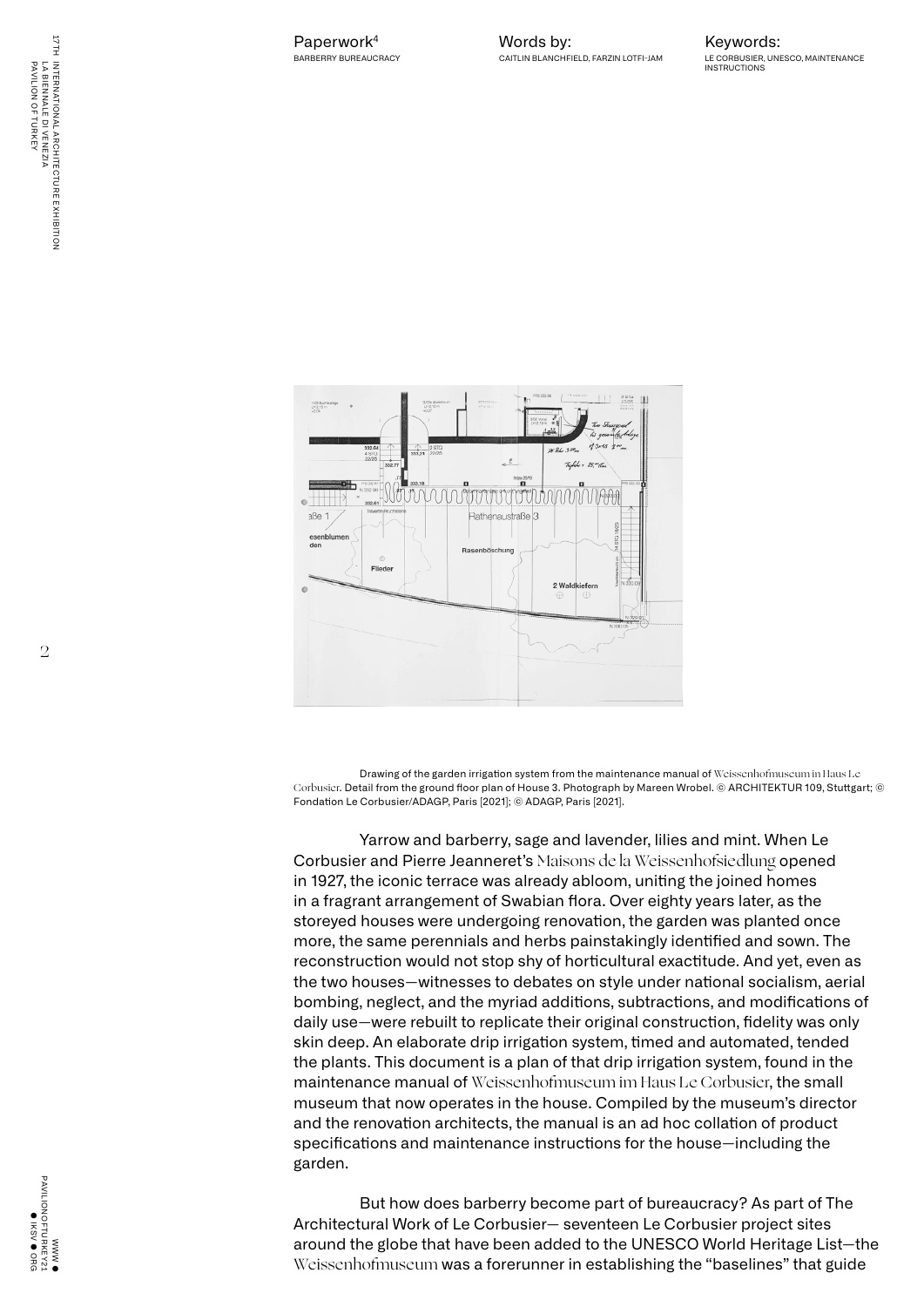the property as a whole and inform UNESCO's approach to preserving modern architecture in general. Happenstance decisions turn into "best practices"; authenticity becomes a thing to be managed. This is the work of UNESCO: creating standing conferences and committees, via seemingly endless airmiles and emails, to decide what, and where, counts as, and for, preservation. And while a drawing like this might not be found in the official archives of UNESCO, it offers a glimpse into its institutional logic, one predicated on the impossible return to an original lily.